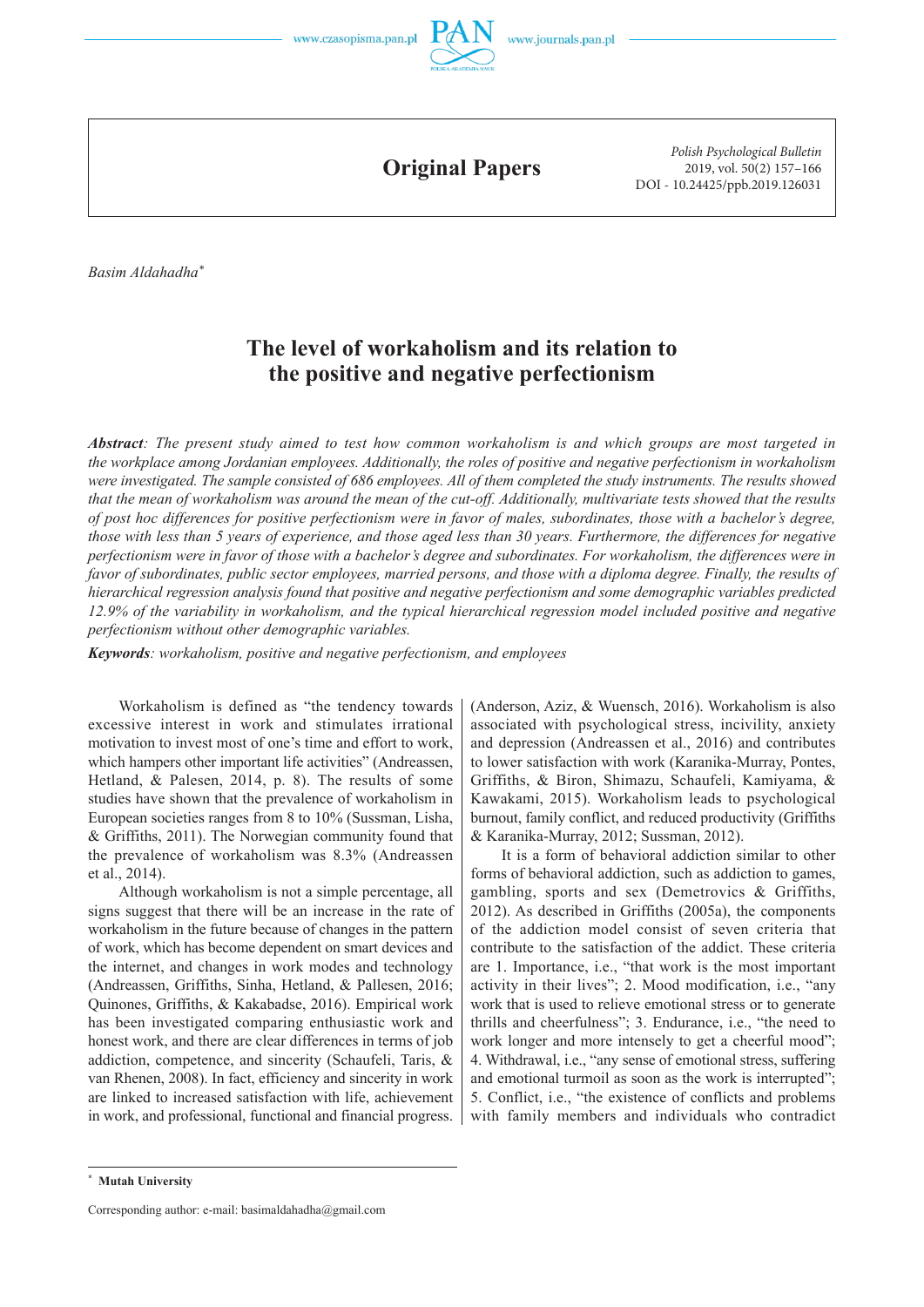their lifestyle"; 6. Relapse, i.e., "any return to the old patterns of work after a period of adjustment and drop- -out"; and 7. Problems, i.e., "that addiction to work affects health, personal relationships and hobbies and thus causes problems" (Andreassen, Griffiths, Hetland, & Pallesen, 2012; Brown, 1993; Griffiths, 2005b).

Empirically, there are many studies were did to investigate the workaholism (Andreassen et al., 2014; Burke, Richardsen, & Martinussen, 2002; Kanai, Wakabayashi & Fling, 1996). Some studies have shown that the factor of fun in work was not directly related to work addiction (Schaufeli, Shimazu, & Taris, 2009), which suggests that the core factor of workaholism is the compulsive impulse related to the need for action. Many studies returned to the point of view that there truly was a scientific concept called workaholism. This concept is known to meet a number of scientific criteria (Wojdylo, Baumann, Buczny, Owens, & Kuhl, 2013), and these seven dimensions were adopted as the dimensions of this study (American Psychiatric Association (APA), 2013; World Health Organization WHO, 1992).

Although the concept of workaholism and its names have varied from workaholism (Spence & Robbins, 1992) to work addiction (Robinson, 2013), most researchers did not know or measure the concept of addiction in light of what was mentioned above about the seven dimensions. Previous measures such as a battery about workaholism or work addiction considered addiction to be a behavioral trend, obsessive -compulsive disorder or a type A personality (Andreassen et al., 2012; Schaufeli et al., 2009). Recently, Andreassen and others (2012) developed a measure of workaholism based on Brown's (1993) measure of behavioral addictions and Griffiths (2005b) description of the components of common addiction models. All questions on the Berger scale were answered on a five -point Likert scale ranging from never (1) to always (5) by asking how much during the past year the person had symptoms of workaholism. If four questions out of seven were scored a 4 or 5, it indicated that the person suffered from work addiction (Lemmens, Valkenburg, & Peter, 2009). This cut -off was adopted in accordance with previous disciplines in behavioral addiction and a number of specialized approaches in psychiatry, such as the fifth Diagnostic and Statistical Manual (APA, 2013; WHO, 1992).

In addition, the cut -off classified the clients into many categories to distinguish the personnel in terms of the ability to respect working hours, leadership status, and attention to the objective public health elements of the scale. This cut -off also distinguishes addicts and non- -addicts in light of the number of hours work and levels of exhaustion, and based on the fact that workaholism is more associated with exhaustion and leads to a sense of psychological burnout compared to non-workaholism, all the items of this measure are in the positive direction (Andreassen et al., 2012; Molino, 2013).

On the other hand, Molino (2013) found another study that supported the results of the factor construction of the scale. The results of the validity of the construction confirmed the relation between the scale and job satisfaction, family conflict, workload, cognitive abilities, emotional disorders, and neurotic perfectionism.

Regarding the impact of work addiction on health and psychological issues, many studies have revealed a positive relationship between work addiction and family conflict (Andreassen, Hetland, & Pallesen, 2013; Bonebright, Clay, & Ankenmann, 2000; Russo & Waters, 2006) and between work addiction and psychological stress that lead to psychological and physical symptoms (Andreassen, Hetland, Molde, & Polesen, 2011; Kubota, Shimazu, Kawakami, Takahashi, & Nakata, 2010). For the five personality factors, the results also showed a positive relationship with neuroticism, such that as an individual becomes more nervous and sensitive, more aware, more organized and efficient, workaholism affects his relations with friends and professional colleagues. One study revealed a positive relationship between workaholism and openness (Burke, Matthiesen, & Pallesen, 2006), and other studies have shown that workaholism appears to be unrelated to gender, but it is related to age, especially for young people and adults who spend more time on work (Taris, van Beek, & Schaufeli, 2012).

To date, the percentage of estimates of workaholism varies greatly depending on the sample and tools used, and studies conducted on employees found that the rate of workaholism was estimated at 14% (MacLaren & Best, 2010) when measured by another questionnaire and 18% with subjective estimates (Cook, 1987). In a simple survey of 219 adults by Spence & Robbins (1992), the rate of workaholism was 8% for males and 13% for females. Another study of 192 doctors and psychiatrists found that the proportion of workaholism was 23% (Doerfler & Kammer, 1986). In another study, the workaholism rate was 21% in 962 Japanese working males (Kanai et al., 1996). In Canada, the results of a study of 519 graduates of the media college showed that the percentage of work addiction was 13% (Burke, 1999). Thus, we can say that the rate of workaholism around the world, in general, ranged from 5% to 10% and was sometimes as high as 25% (Sussman et al., 2011).

Anderson and his colleagues (2014) conducted a study on the rate of work addiction with a survey of a national sample of Norwegian staff. The sample included 1,124 employees. The results showed that the rate of workaholism was 8.3%, and their work negatively correlated with age and was positively related to neuroticism.

In another study with a Brazilian sample of 392 managers, the results showed that workaholism predicted satisfaction with life and that workaholism was a psychological phenomenon that affected the health and well-being of managers and bosses (Pinheiro & Carlotto, 2018).

Liang and Chu (2009) studied the personality traits that cause workaholism in a sample of Chinese employees. The results showed that obsessive -compulsive disorder and a tendency towards achievement, perfectionism and awareness were the main factors and underlying causes of workaholism.

In another study entitled, "Irrational thoughts as a psychological motivation for work addiction from the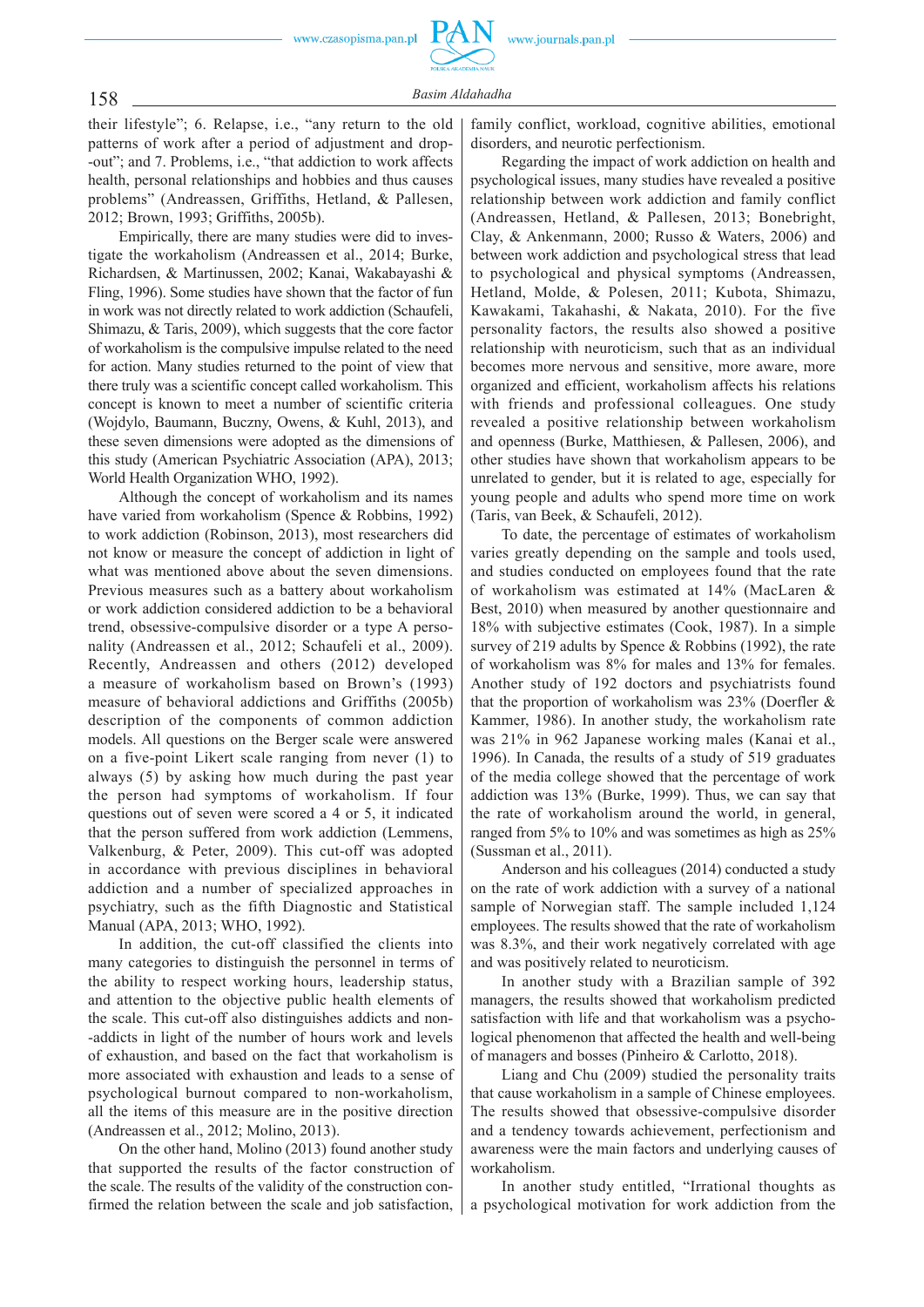159 *Workaholism and Perfectionism*

 perspective of health psychologists", with a sample of eight employees from the educational health sector in Colombia, irrational thoughts, perfectionism, pleading, guilt, fear of losing work, generalized anxiety, the specific characteristics of the institution, the nature of the tasks, the work and the responsibilities were all factors that ultimately led to workaholism (Porras, Velásquez, & Parra, 2018).

In another study entitled, "Addiction to work vs. family conflict among university academics in Norway", with a sample of 2,186 academics and 2551 administrative staff, the results indicated that the workaholism among academics was higher than in non -academic staff. They also had more work requirements and family conflict. Moreover, workaholism was positively related to family conflict and mediated the relationship between overtime work and family conflict (Torp, Lysfjord, & Midje, 2018).

Girardi, Falco, De Carlo, Dal Corso, and Benevene (2018) found that workload was positively correlated with work addiction. In addition, the results showed that both the amount of work and perfectionism were involved in predicting workaholism among managers. The results showed that there was a positive relationship between workaholism and perfectionism. A high degree of self -direction and exaggerated organization mediated the relationship between perfectionism and workaholism (Stoeber, Davis, & Townley, 2013). In Iran, Booket, Dehghan, and Alizadeh (2018) found that perfectionism, openness, and neuroticism explained 43% of the variation in workaholism among teachers at the Faculty of Medical Sciences at the University of Kermanshah.

Based on previous studies, workaholism was negatively associated with receptivity and openness and was not associated with extraversion. Moreover, addiction was not expected to be associated with gender but could be related to age according to the results of some previous studies.

Despite the partial agreement for the main dimensions of workaholism, some studies still have doubts about the real dimensions of workaholism. For example, Spence & Robbins (1992) reported that workaholism was the same as doing high levels of work with a high degree of motivation, activity and motivation towards work compared to low levels of pleasure at work. A study using factor analysis found two types of workaholism: addiction to work of enthusiasm, which is known as individual achievement with high grades on the three dimensions of the scale of workaholism, and addiction to the feeling of enthusiasm for work, which includes high levels of work and motivation but little pleasure at work. The latter kind of work pattern is the same as that seen during an addiction to real work. This multidimensional measure has been adopted for several criteria that determine the degree of workaholism (Andreassen et al., 2014).

The most novel aspect of the study relates to the fact that it distinguished between positive and negative perfectionism and the relationship between these two facets with workaholism. More specifically, this study sought to answer the following questions:

1. What is the level of each type of workaholism, PP and NP considering gender, age, qualifications, professional experience, authority, institutional prescription and social status?

- 2. There are differences in the means of workaholism, PP and NP that can be attributed to the demographic variables.
- 3. To what extent do PP and NP predict work addiction, and what is the typical multi-hierarchical linear regression equation for predicting work addiction?

This study is the first Arab and Jordanian study, as there have been no Arab studies conducted on this topic to the best of the researcher's knowledge. All previous foreign studies have been conducted on ethnically diverse and non -national samples. Previous studies have not relied on the criteria of behavioral addiction or the Diagnostic and Statistical Manual. On the other hand, most of the previous studies have relied on a dimension that was not related to work addiction, i.e., pleasure at work. Moreover, most measures of workaholism were used in studies that have failed to employ cut-off points for addiction categories, although the relationship between workaholism and other variables such as personality traits have been explored in an early research. However, there are still some contradictions between these studies that indicate a need for more research. This study is of importance to research and theory because of its procedures and the accompanying scientific results. It also has practical importance by focusing on the importance of dealing with psychological problems, work pressures and family problems directly associated with workaholism.

The main objective of this study was to explore the level of workaholism along with the level of PP, NP, and the relationships among workaholism and other demographic variables, such as age, gender, social status, qualifications, authority, institutional prescription and professional experience. Additionally, this study aimed to explore how PP, NP and demographic variables predict workaholism.

### **Method**

### **Participants**

The study was composed of Jordanian employees in the public and private sectors. There were 686 employees who met the requirements of the study, including 281 males (*SD* = 10.23) and 405 females (*SD* = 9.51). The mean age ranged from 25 to 62 years and averaged 39.42 years. Public sector employees constituted 75% of the total sample. All respondents admitted that they had a supervisor, a boss or a manager at work. The sample included all individuals working overtime or part-time. Retired individuals and those under the age of 18 were excluded.

## **Instruments**

The Workaholism Scale (Andreassen et al., 2012). This measure has been used to assess work addiction. The measure consists of seven items measuring the symptoms of workaholism using the criteria of addiction: importance, endurance, mood modification, relapse, withdrawal symptoms, conflict and problems. Participants were asked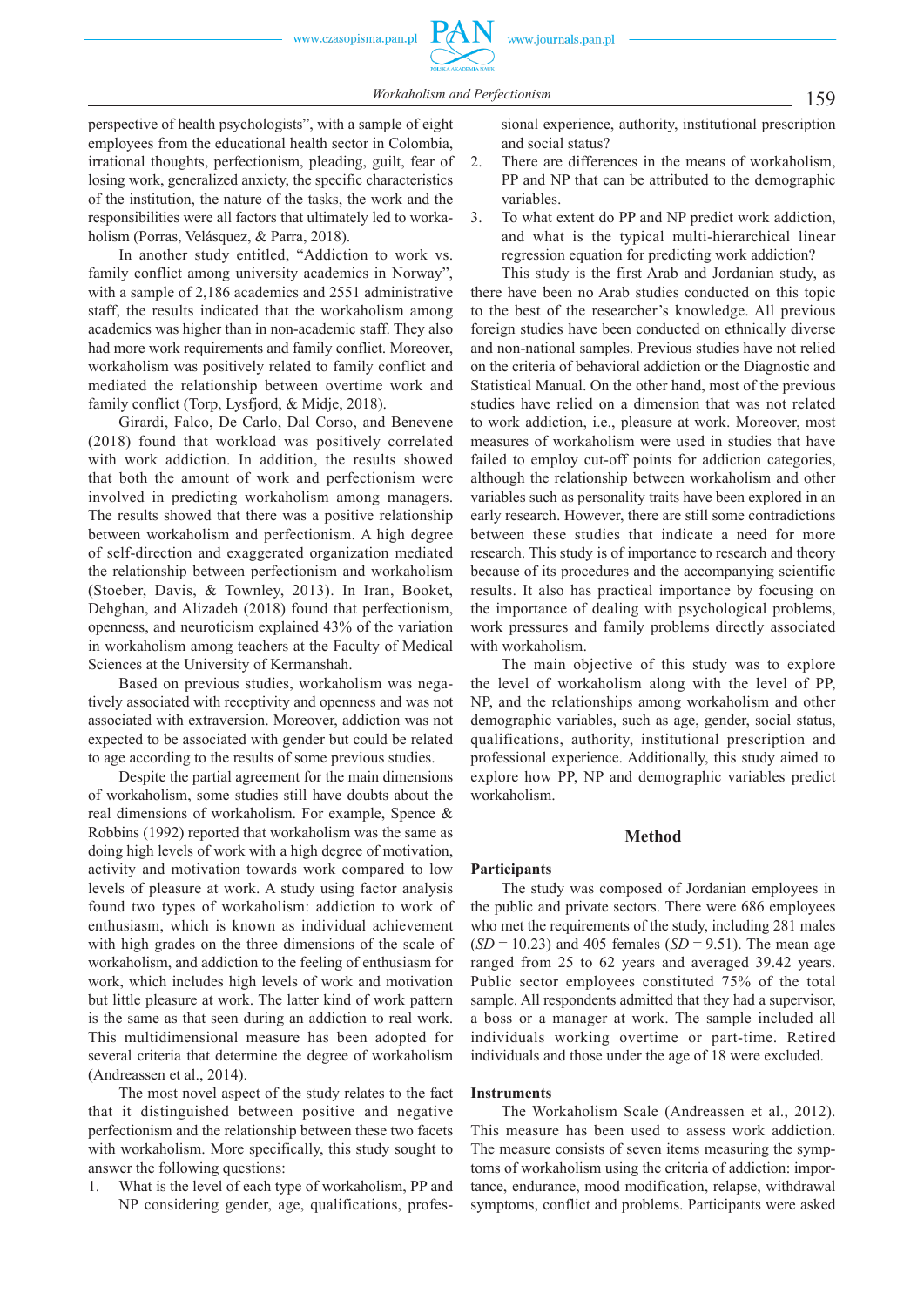to remember experiences from the past year and choose whether they experienced the abovementioned symptoms from five options (5-point Likert scale), expressed as sentences and words based on diagnostic criteria for addiction, from  $1 =$  never to  $5 =$  always. The results showed the validity of the factor structure of this scale, RMSEA = .08,  $CFI = .96$ ,  $TLI = .95$ . For internal consistency analysis, the value was between .80 and .84. These results were based on a sample of 12137 employees, and a score of 4 or higher on four or five of the seven items is typically the cut -off between workaholism and non -workaholism, according to the classification of modern psychiatric diseases. The results using the cut -off showed that the scale could distinguish between those addicted to work and those not addicted to work. Cronbach's alpha of the internal consistency was .81.

For the purpose of this study, the procedures had several initial steps, including approval by the author and then translating the scale from English to Arabic. The process of translating the scale was started by preparing and translating the English version into an Arabic version, and then the scale was presented to two psychologists who had mastered Arabic and English and two other translation specialists to improve the translation. In a subsequent step, the four versions were compared to each other. The decision was made to paraphrase some items, modify some, and change some words to more precise and specialized options. The Arabic version was then translated back to English and compared to the original version to verify conformity in the meaning and translation. Finally, to make the scale suitable for the Arabic language, in general, and for the Jordanian context in particular, the scale was presented to 10 psychologists, and all of them confirmed that the measure was appropriate in its current form for the Jordanian environment. The correlation coefficients were found to be between .57 and .84. Cronbach's alpha was .91 for the entire scale and was between .85 and .92 for the subscales. The test-retest reliability with a four -week interval was between .86 and .94.

PP and NP scale (Terry -Short, Owens, Slade, & Dewey, 1995). This scale consists of 40 items divided into the PP and NP factors, each with 20 items. The answers ranged from  $1 =$  strongly disagree to  $5 =$  strongly agree. The scale was separately corrected for each factor, and a high score indicates a high degree of PP or NP. Many studies around the world and in different cultures have shown that the scale has acceptable psychometric properties. The consistency coefficient of internal consistency was .88 and .92 for PP and NP, respectively.

For the purposes of this study, Aldahadha (2018) standardized this measure in Jordanian society. The results of the exploratory factor analysis showed that the scales had two dimensions with 15 positive and 15 negative points. The results showed that PP, depression and anxiety had correlations of .88 and .91, respectively, while perfectionism was positively associated with depression and anxiety, with correlations of .91 and .86, respectively. For the stability of the scale, the results for internal consistency and test-

-retest reliability showed that the stability coefficient ranged from .86 to .92 for both PP and NP. Therefore, after correcting the scale for both PP and NP, scores from 1–1.66 indicated no perfectionism, those from 1.67–3.33 indicated medium perfectionism, and those from 3.34–5 indicated high perfectionism.

#### **Procedures**

The study data were obtained through various social media sites and e -mail. Each person was asked to kindly resubmit the questionnaires to all the individuals involved with him in the group in addition to completing the criteria and sending them back to the originator. The number was circulated to an extra set of individuals by snowball sampling from social networking sites, universities and ministries. In total, approximately 782 letters containing all study tools and demographic variables were sent to groups and staff members. It is worth mentioning that the contents of the questionnaire were sent using the Mourners Recruited system so that the data were automatically downloaded. Consent to participate in the research was obtained by informing the participants that they should send the questionnaire only if the data are correct and that they were not obligated to fill it.

The confidentiality of the information was confirmed, and the results of this study and the information they sent were used for scientific research purposes. There was no way to disclose the identity of a single subject. In accordance with the principles of the Helsinki Declaration, which includes the preservation of the ethics of scientific research, there was no need to obtain formal approval from anybody or scientific research committees, as long as the subjects had the right to refuse and were not authorized to disclose their names or any information identifying them.

#### **Statistical analysis**

The data were analyzed with SPSS version 24. Reliability and Pearson's correlations were analyzed, as were descriptive statistics including ratios, means and standard deviations. Univariate variance analysis and hierarchical regression analysis were performed. The independent demographic variables were gender, age, professional experience, institutional prescription, qualification, social status and authority, and the dependent variables were workaholism and PP and NP.

#### **Results**

To answer the first question about the level of workaholism, the means and standard deviations of employee PP and NP grouped by demographic variables were calculated. The cut -off on the scale was adopted to determine those who suffered from work addiction from those who did not. Answering four questions out of 7 with a 4 or 5 indicated that a person was suffering from work addiction (Lemmens, Valkenburg, & Peter, 2009). This cut -off was adopted from previous research in behavioral addiction and the fifth Diagnostic and Statistical Manual  $(APA, 2013; WHO, 1992)$ . Thus, the cut-offs are as follows: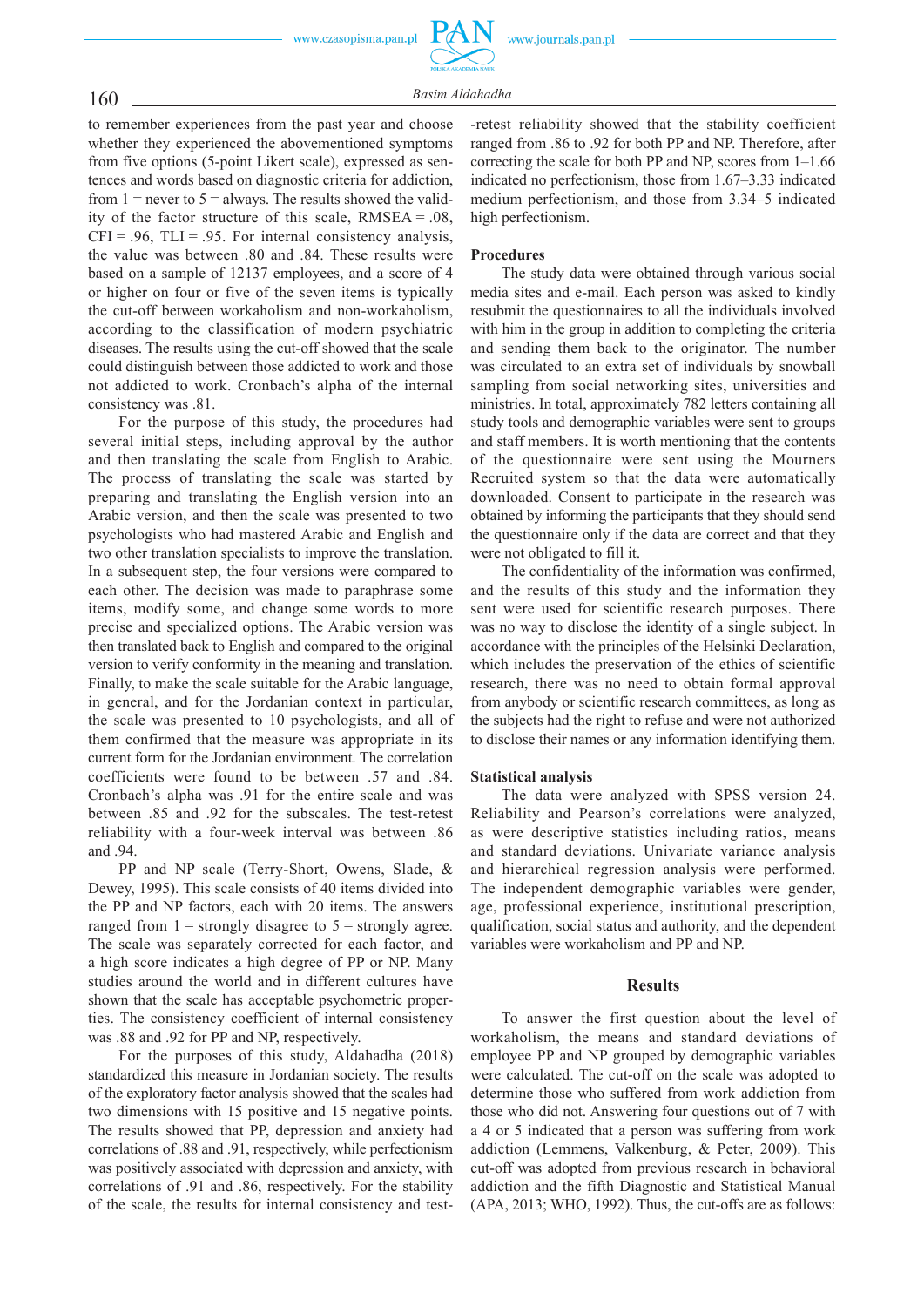161 *Workaholism and Perfectionism*

| Dependent                     |                                                 |                  | Workaholism | <b>PP</b>        |           | NP               |           |
|-------------------------------|-------------------------------------------------|------------------|-------------|------------------|-----------|------------------|-----------|
| variables                     | Level                                           | $\boldsymbol{M}$ | <b>SD</b>   | $\boldsymbol{M}$ | <b>SD</b> | $\boldsymbol{M}$ | <b>SD</b> |
|                               | Males<br>$N = 381$                              | 2.61             | .88201      | 4.04             | .50612    | 3.59             | .48871    |
| Gender                        | Females<br>$N = 305$                            | 2.59             | .77380      | 3.99             | .53203    | 3.46             | .41528    |
|                               | Less than 5 years<br>$N = 176$                  |                  | .86503      | 4.10             | .45061    | 3.63             | .7090     |
| Professional<br>experience    | More than 5 years and less than 15<br>$N = 255$ | 2.50             | .90836      | 4.03             | .61522    | 3.53             | .48987    |
|                               | More than 15<br>$N = 255$                       | 2.59             | .71631      | 3.96             | .57299    | 3.48             | .41639    |
| Authority                     | Leader<br>$N = 236$                             | 2.46             | .78857      | 3.95             | .54535    | 3.45             | .36508    |
|                               | Subordinate<br>$N = 450$                        | 2.67             | .85032      | 4.06             | .56880    | 3.58             | .50031    |
| Institution's<br>prescription | Public sector<br>$N = 441$                      | 2.61             | .84625      | 4.06             | .51672    | 3.55             | .47255    |
|                               | Private sector<br>$N = 245$                     | 2.58             | .81599      | 3.95             | .63287    | 3.51             | .44253    |
| Qualification                 | Graduate<br>$N = 350$                           | 2.68             | .84897      | 4.03             | .59186    | 3.48             | .46589    |
|                               | Bachelor<br>$N = 220$                           | 2.54             | .83946      | 4.17             | .39594    | 3.64             | .48514    |
|                               | Diploma<br>$N = 116$                            | 2.46             | .76077      | 3.72             | .62403    | 3.51             | .36307    |
| Age                           | Less than 30<br>$N = 151$                       | 2.66             | .94468      | 4.01             | .74652    | 3.59             | .56087    |
|                               | More than 30 less than 45<br>$N = 340$          | 2.54             | .83065      | 4.05             | .47112    | 3.57             | .41114    |
|                               | More than 45<br>$N = 195$                       | 2.65             | .74573      | 3.98             | .54394    | 3.43             | .44714    |
|                               | Married $N = 436$                               | 2.58             | .72092      | 4.05             | .49467    | 3.54             | .42777    |
| Social status                 | Single $N = 250$                                | 2.63             | 1.00435     | 3.97             | .66288    | 3.56             | .51709    |
| Total                         |                                                 | 2.60             | .83511      | 4.02             | .56288    | 3.53             | .46205    |

## **Table 1. Means and standards deviations due to the study variables**

0–18 ( $M \le 2.57$ ) = normal, and > 18 ( $M \ge 2.58$ ) = indicated addiction to work.

Table 1 shows that the means of the workaholism items were around the mean of the cut-off, with a slight increase or decrease, ranging from 2.46 for leaders and those with a diploma to 2.75 for those with 5 years of professional experience or less. As shown in the same table, in general, the mean responses of the sample on the scale were above the cut -off point of 2.60, indicating slight workaholism in the study sample, in general. For the mean responses for PP and NP, the results were within the high range for the two scales as a whole and for demographic variables. The means ranged from 3.43 to 4.17 at the highest level. The total score of PP was 4.02, which was a very high score. For NP, the mean was 3.53, which was also high.

To answer the second question and to check the significance of differences in means statistically, a multivariate test was performed. Table 2 shows the results of multiple variance analysis for the independent and dependent study variables.

The results in table (2) indicate that there are statistically significant differences in the means of workaholism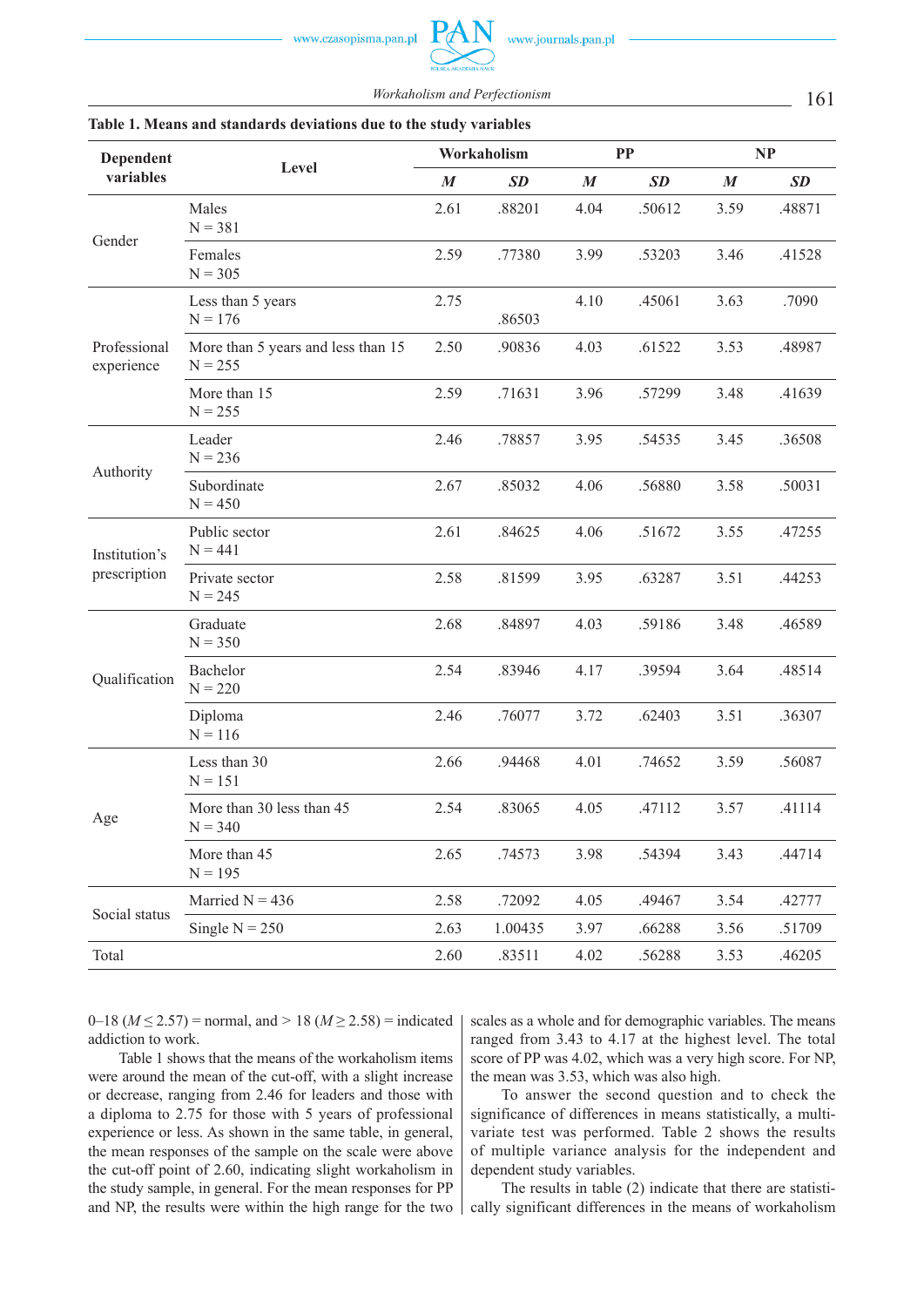| POLSKA AKADEMIA NAUK |  |
|----------------------|--|

PAN

| Dependent<br>variable         | Independent<br>variable | Sum of<br><b>Squares</b> | df             | Mean<br><b>Square</b> | $\boldsymbol{F}$ | Sig. | Eta<br><b>Squared</b> |  |  |
|-------------------------------|-------------------------|--------------------------|----------------|-----------------------|------------------|------|-----------------------|--|--|
|                               | PP                      | .442                     | $\mathbf{1}$   | .442                  | 1.395            | .238 | .002                  |  |  |
| Gender                        | NP                      | 3.055                    | 1              | 3.055                 | $14.596**$       | .000 | .021                  |  |  |
|                               | Workaholism             | .083                     | $\mathbf{1}$   | .083                  | .119             | .730 | .000                  |  |  |
|                               | PP                      | .798                     | $\overline{2}$ | .399                  | 1.260            | .284 | .004                  |  |  |
| Age                           | NP                      | 2.962                    | $\overline{2}$ | 1.481                 | $7.059**$        | .001 | .020                  |  |  |
|                               | Workaholism             | 2.071                    | $\overline{2}$ | 1.036                 | 1.487            | .227 | .004                  |  |  |
|                               | PP                      | 1.970                    | $\overline{2}$ | .985                  | $3.127*$         | .044 | .009                  |  |  |
| Professional<br>Experience    | NP                      | 2.440                    | $\overline{2}$ | 1.220                 | 5.796*           | .003 | .017                  |  |  |
|                               | Workaholism             | 6.869                    | $\overline{2}$ | 3.435                 | $3.127*$         | .007 | .014                  |  |  |
|                               | PP                      | 1.877                    | $\mathbf{1}$   | 1.877                 | 5.966*           | .015 | .009                  |  |  |
| Authority                     | NP                      | 2.528                    | 1              | 2.528                 | $12.030**$       | .001 | .017                  |  |  |
|                               | Workaholism             | 6.943                    | $\mathbf{1}$   | 6.943                 | $10.088*$        | .002 | .015                  |  |  |
|                               | PP                      | 1.824                    | 1              | 1.824                 | 5.798*           | .016 | .008                  |  |  |
| Institution's<br>Prescription | NP                      | .203                     | $\mathbf{1}$   | .203                  | .952             | .330 | .001                  |  |  |
|                               | Workaholism             | 1.824                    | 1              | .159                  | .227             | .634 | .000                  |  |  |
|                               | PP                      | 15.663                   | $\overline{2}$ | 7.832                 | 26.563**         | .000 | .072                  |  |  |
| Qualification                 | NP                      | 3.784                    | $\overline{2}$ | 1.892                 | $9.070**$        | .000 | .026                  |  |  |
|                               | Workaholism             | 5.298                    | $\overline{2}$ | 2.649                 | 3.829*           | .022 | .011                  |  |  |
|                               | PP                      | 1.305                    | $\mathbf{1}$   | 1.305                 | $4.137*$         | .042 | .006                  |  |  |
| <b>Social Status</b>          | NP                      | .060                     | 1              | .060                  | .283             | .595 | .000                  |  |  |
|                               | Workaholism             | .471                     | $\mathbf{1}$   | .471                  | .675             | .412 | .001                  |  |  |
|                               |                         |                          |                |                       |                  |      |                       |  |  |

## **Table 2. Results of the Multivariate analysis due to the study variables**

 $p < .05$ ; \*\*  $p < .001$ .

by professional experience, authority, and qualification of 3.127, 10.088, and 2.649, respectively. The results also showed statistically significant differences in the mean of NP by gender, age, professional experience, authority and qualification, with values of 14.596, 7.059, 5.796, 12.030 and 9.070, respectively. The results also showed statistically significant differences in the mean of PP by professional experience, authority, and qualification with 3.127, 5.966, and 26.563, respectively. The eta -squared effect size was found to be small to medium. The effect size can be interpreted as small according to Cohen's equation (Cohen, 1988). An effect size of .01 is small, an effect size of .6 is medium, and an effect size of .14 is high. To determine the significance of the difference, Tukey's test was used for multiple comparisons as shown in Table 3.

The results of Tukey's test are shown in table 3 and indicate that there are statistically significant differences between the means of PP, NP and workaholism by professional experience, in favor of those with less than 5 years of experience; the means for these factors are 4.10, 3.63, and 2.75, respectively, compared to those with the highest amount of experience. The results of the post hoc comparisons also showed statistically significant differences in the mean of the PP in favor of those aged less than 30 years, with a mean of 3.57, which is higher than that of those who are older. Finally, the results for workaholism favor bachelor's employees for PP (*M* = 4.17) and NP  $(M = 3.64)$  and those with a diploma compared with those who graduated  $(M = 3.51)$ .

In terms of gender, authority, institutional prescription and social status, the results favored males for  $PP(M = 4.04)$ . The results also favored subordinates for workaholism, *M* = 3.58, PP (*M* = 4.0), and NP (*M* = 3.58). On the other hand, the results for workaholism favored the public sector  $(M = 3.55)$  and those who were married  $(M = 3.54)$ .

To answer the third question, linear regression analysis was carried out after many trials of ordering the different variables to discover the best order. PP was added in the first model, and PP and NP were added in the second model. Finally, in the third model, all of the demographic variables, including PP and NP, were included. The results showed that the correlation coefficients among all the demographic variables, the total score on the workaholism scale and the total scores for PP and NP were between .54

162 *Basim Aldahadha*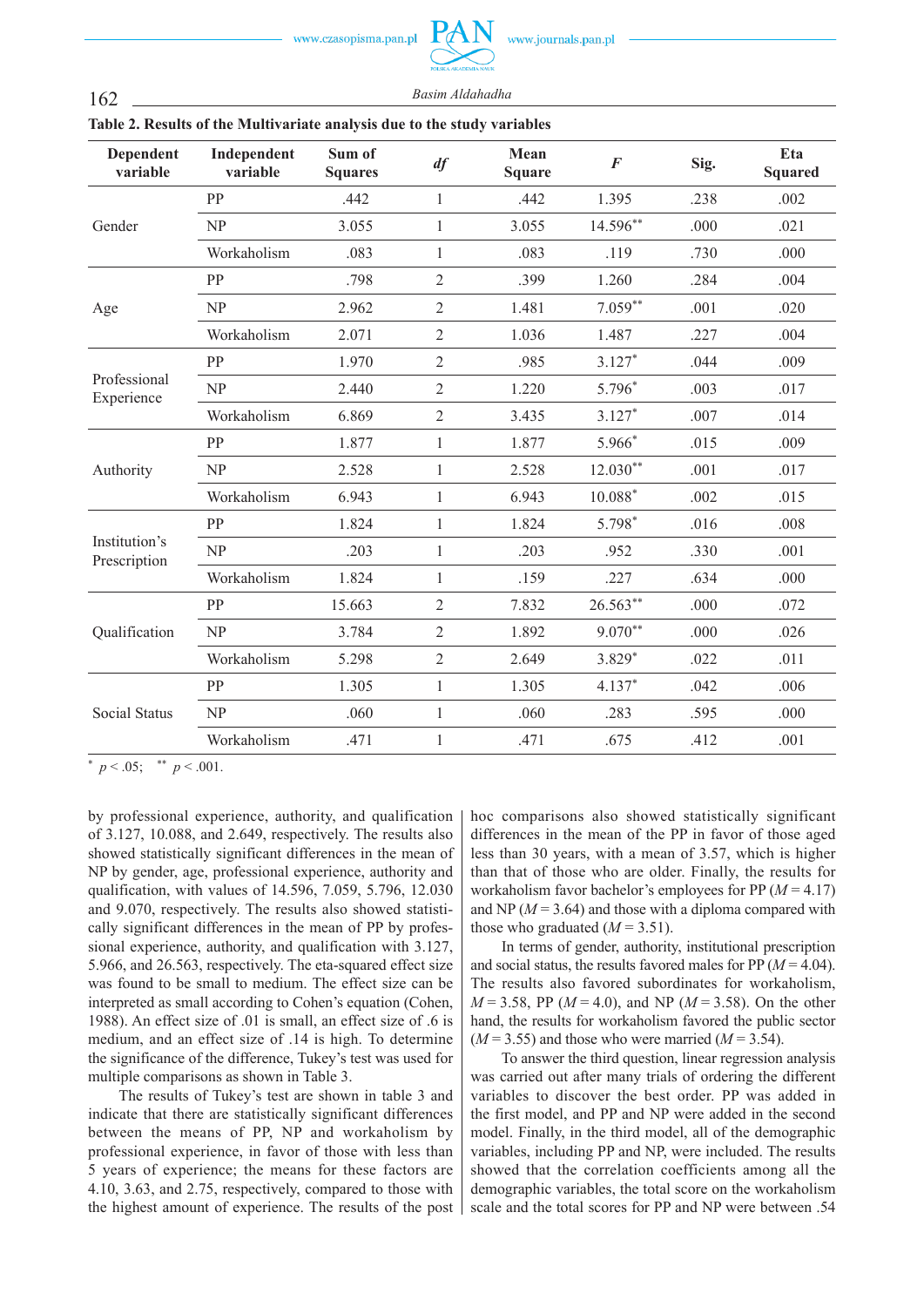163 *Workaholism and Perfectionism*

| Independent<br>variable    | Dependent<br>variable | Level $(A)$               | Level $(B)$  | Mean<br><b>Difference</b><br>$(A - B)$ | Sig. |
|----------------------------|-----------------------|---------------------------|--------------|----------------------------------------|------|
|                            | <b>PP</b>             | More than 15              | Less than 5  | $.1374*$                               | .045 |
| Professional<br>Experience | NP                    | More than 15              | Less than 5  | $.1522*$                               | .003 |
|                            | Workaholism           | More than 5 less than 15  | Less than 5  | $.2565*$                               | .007 |
|                            | NP                    | More than 45              | Less than 30 | $.1615*$                               | .005 |
| Age                        |                       | More than 30 less than 45 | Less than 30 | $.1363*$                               | .004 |
|                            | <b>PP</b>             | <b>Bachelor</b>           | Graduated    | $.1348*$                               | .016 |
|                            |                       | Diploma                   | Bachelor     | $.4530**$                              | .000 |
| Qualification              |                       | <b>Bachelor</b>           | Graduated    | $.1655***$                             | .000 |
|                            | NP                    | Diploma                   | Bachelor     | $.1311*$                               | .044 |
|                            | Workaholism           | Diploma                   | Graduated    | $.2226*$                               | .045 |

## **Table 3. Tukey Post Hoc test of the significant differences between the study variables**

 $p < .05$ ; \*\*  $p < .001$ .

and .89, all of which were significant at  $p < .05$ . Table 4 shows the results of the hierarchical regression models.

It is clear from table 4 that there is a strong variance between PP and workaholism  $(R = 234)$  in the first model, and the change of .55 is significant,  $F = 39.749$ ,  $p < .001$ . When NP was added in the second model, the correlation coefficient was .500, and the change increased very little

to .042, which was significant,  $F = 31.844$ ,  $p > .001$ . In the third model, all demographic variables were added. The change also increased to .032. Thus, the *R*2 was .129 this value indicated the variance in workaholism that was explained using the three models together.

Accordingly, table 5, which shows the linear regression equation and function, was statistically extracted after

## **Table 4. Linear multiple regression analysis of independent variables on workaholism**

|     |             | Model R R Square Adjusted R Square Standard Error R Square Change F |        |      |                         | df1 | df2 | Sig. |
|-----|-------------|---------------------------------------------------------------------|--------|------|-------------------------|-----|-----|------|
|     | 234 055     | .054                                                                | .81245 | .550 | 39.749** 1 684 .000     |     |     |      |
|     | 2 .311 .097 | .094                                                                | .79473 | .042 | 31.844** 1 683 .000     |     |     |      |
| 359 | 129         | .117                                                                | .78472 | .032 | $3.503^{**}$ 7 676 .001 |     |     |      |

*Note*. Model  $1 = PP$ ; Model  $2 = NP$  and  $PP$ ; Model  $3 = PP$ ,  $NP$ , gender, age, authority, Institution's Prescription, experience, qualification, and social status; \*\*  $p \le 0.001$ .

## **Table 5. The typical multi -hierarchical linear regression equation for predicting workaholism**

| <b>Model</b>   | <b>Variables</b> | <b>Beta</b> | <b>Standard Error (B)</b> | $\boldsymbol{B}$ |           | Sig. | Zero-order | Partial |
|----------------|------------------|-------------|---------------------------|------------------|-----------|------|------------|---------|
|                | <b>PP</b>        | .642        | .008                      | .953             | 82.358**  | .000 | .953       | .953    |
| $\overline{2}$ | PP               | .025        | .084                      | .037             | .298      | .766 | .953       | .011    |
|                | NP               | .705        | .095                      | .920             | $7.400**$ | .000 | .957       | .272    |
| 3              | <b>PP</b>        | $.112-$     | .088                      | $.167-$          | $1.271-$  | .204 | .953       | $.049-$ |
|                | NP               | .741        | .109                      | .966             | $6.812**$ | .000 | .957       | .253    |
|                | Qualification    | .069        | .066                      | $.167-$          | 1.046     | .296 | .901       | .040    |
|                | Authority        | .074        | .067                      | .966             | 1.111     | .267 | .896       | .043    |
|                | Gender           | .039        | .063                      | $.167-$          | .626      | .532 | .899       | .024    |
|                | Age              | $.049-$     | .048                      | .966             | $1.023-$  | .307 | .886       | $.039-$ |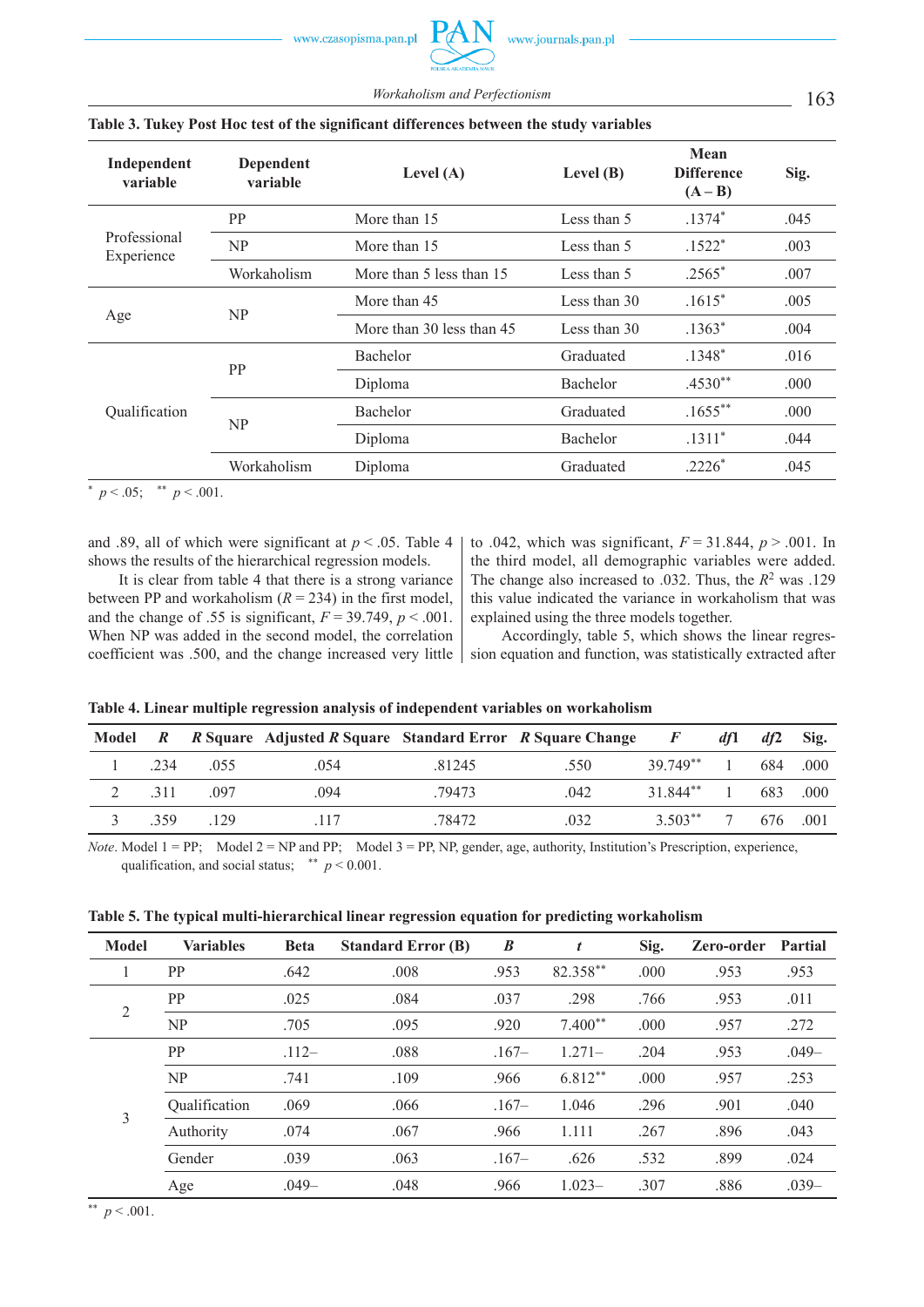# 164 *Basim Aldahadha*

including both PP and NP and excluding all other demographic variables. PP in the first model was  $t = 82.358$ , which was significant at  $p < .001$ ; when adding NP in the second model, the value was  $t = 7.400$ , which was also significant at  $p < .001$ . Thus, the hierarchical linear regression equation for predicting workaholism consists of both PP and NP.

The normal distribution of workaholism for the individuals in the study sample was also extracted and is shown in Figure 1. The figure shows that workaholism had a normal distribution. Based on the linear model, which also shows that the data were distributed around a straight line, the random distribution condition was achieved.

## **Figure 1. Distribution of the study sample on linear regression of workaholism**



#### **Discussion**

This study aimed to explore workaholism, PP, and NP in a sample of Jordanian employees. The sample members recorded a slightly higher mean for workaholism in general. Grouped by demographic variables, the means ranged from 2.46 for both leaders and those with diplomas to the lowest mean of 2.75 for those with 5 years of professional experience or less. The overall mean of 2.60 indicated slight workaholism. For the PP and NP means, the results were within the high range on the two scales overall and when grouped by demographic variables. The means ranged from 3.43 to 4.17, and the mean for the total PP score was 4.02, which was a very high score. For NP, the mean was 3.53, which was also a high value. It seems that both professional leaders and those with academic qualifications with or without a diploma do not suffer from workaholism. This finding is likely due to the fact that the leader has the administrative and accounting powers that allow him or her to judge the achievements of subordinates and those who are lower in the job hierarchy. He or she can feel

comfortable and reassured and does not need to do more to convince his boss, unless the leader is at work seeking to please those who are in top management positions or may have a personal style, as indicated by Russo and Waters (2006).

Employees with academic qualifications, such as a diploma, without work addiction had a low average, which explains why this category may not have more precise job centers and suggests that productivity may not be of great value to them. They occupy a functional space only, without need for more creativity that may lead them to work addiction. On the other hand, work addiction was higher for those with 5 years of experience or less, as this group is expected to be a younger age group with a desire to advances. These factors all require more work and motivation.

The results for PP and NP means were high, and this result may be expected from Jordanian employees. This feature has been expressed by some Gulf countries that attract Jordanian employees. The Jordanian worker is characterized by seriousness and perseverance. These are the same traits and symptoms that both PP and NP may indicate, but the difference between them lies in the extremes of NP and its associations with symptoms and cognitive distortions, while PP is associated with productivity and moderation. The results of this study are consistent with studies by Andreasen et al., 2014; Burke, Richardsen, & Martinussen, 2002; Kanai, Wakabayashi, & Fling, 1996. Most of these studies confirmed that workaholism is a satisfactory concept that has psychological symptoms consistent with the criteria of a modern psychiatric diagnosis. The results of this study are also consistent with the studies of Andreassen, Hetland, Molde, & Palesen, 2011; Kubota, Shimazu, Kawakami, Takahashi, & Nakata, 2010, affirming that addiction has a negative impact on an individual's health.

The results of the post-hoc comparisons for the multivariate analysis showed that there are significantly different means of PP and NP and workaholism by professional experience in favor of those with less than 5 years of experience compared to those who have the highest amount of experience. The means of those with lower amounts of experience were the highest, and they have a tendency towards excellence compared to those who have the highest amount of experience. In contrast, those with advanced professional experience have been subjected to psychological pressure and burnout, which invites them to refrain from working to the degree classified as workaholism. The optimal degree of work does not fall under the category of workaholism but is instead a moderate degree of work, which is without the pieces that have been previously referred to in this article.

The results also showed statistically significant differences in the mean of PP by age, in favor of those younger than 30 years old, in which the mean was greater than that of those who were older. This result was also consistent with the previous result, as it was obvious that an employee with less than 5 years of experience will be younger than 30 years old. Therefore, the interpretation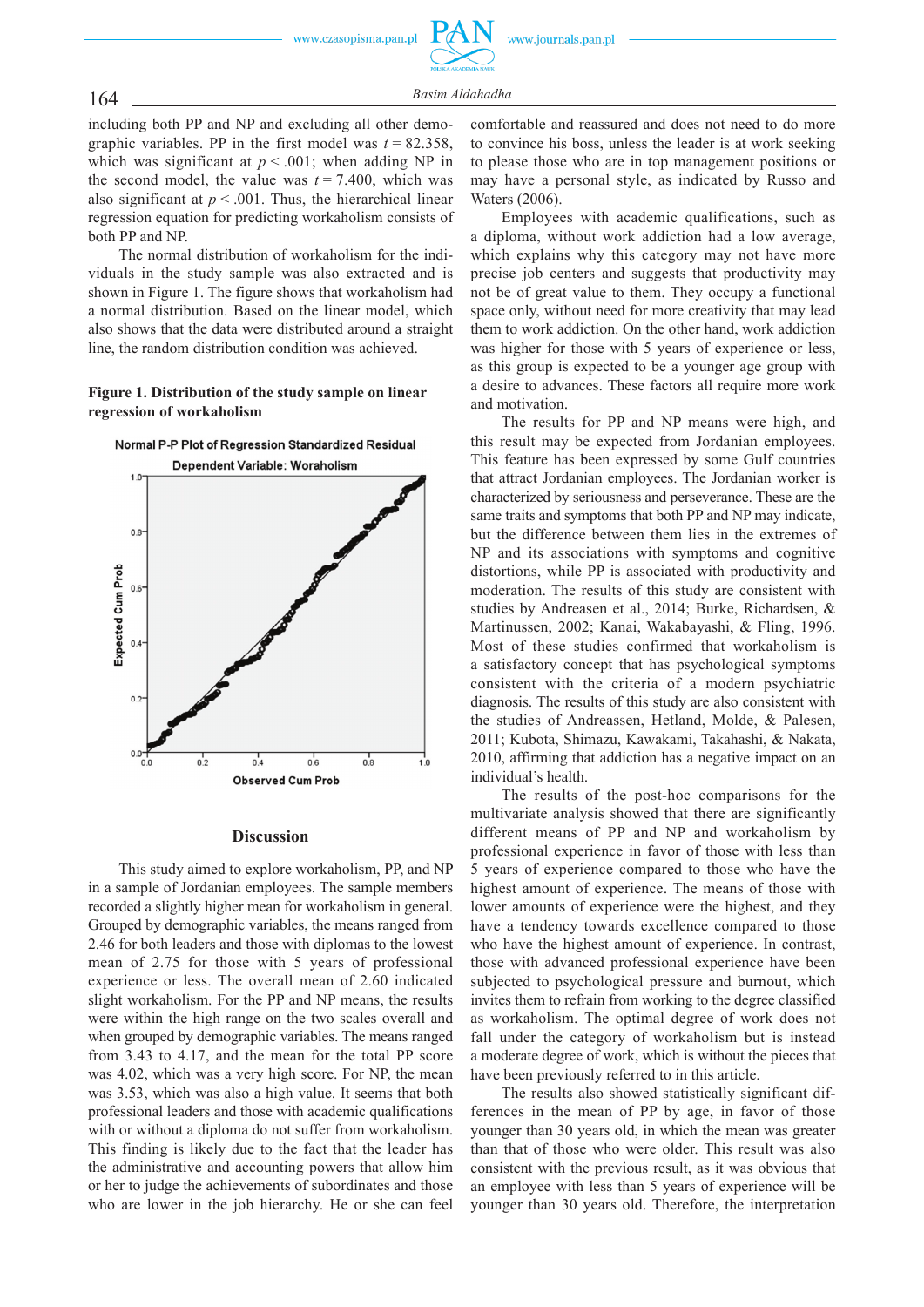of this result may not differ greatly from the previous interpretation of those with less than 5 years of experience. For gender, authority, institutional prescription, and social status, the results favored males for PP. This result can be explained by the fact that males endure the greatest responsibility for home, marriage, and financial expenditures in general, and they do more in hopes of higher incomes and a better life. The results favored subordinates for workaholism and measures of PP and NP. This result may be the most interesting, as the subordinates at work progress at all other levels of demographic variables by obtaining the highest means on workaholism and perfectionism, which indicates that the subordinate, compared to the leader, tends to load himself with more work and performs many duties to satisfy the president. On the other hand, his behavior is characterized by PP and NP. Some people do not differentiate between PP and NP, and they instead combine a mixture of behaviors from both scales, causing confusion and ambiguity in who the right person is for different actions.

The results for workaholism were also in favor of public institutions and those who were married, which can be explained by married individuals devoting most of their time to work. Unmarried individuals still have other interests, and the most important interest for the unmarried is to find a future wife or husband. Public institutions sometimes provide additional work, thereby increasing the burden of workaholism. Finally, the results for workaholism favored those with a bachelor›s degree for PP and NP compared to those with a graduate degree and favored those with a diploma compared to those with a graduate degree. This result is also expected and agrees with the results for subordinates, those with less than 5 years of experience and those under the age of 30. All of these groups are within the same age group and can be grouped as trainees. They appear to be the most targeted group for workaholism, PP and NP. The results of this study agreed with Travis, van Beek, and Schaufeli (2012) and Molino (2013), whose results supported the relationship between job satisfaction, family conflict, workload, irrational beliefs, emotional disorders and neurotic perfectionism.

Three models were tested for the results of the hierarchical regression analysis. The PP scale was added in the first model, PP and NP were in the second model, and all demographic variables and PP and NP were included in the third model. The results showed that the correlation coefficients among all demographic variables and the total score of the measure of workaholism and the total scores of the measures of PP and NP were all significant. This result was also expected. The relationship was strong between workaholism and PP and NP. In addition, as interpreted through these two measures, perfectionism is a direct cause and the main catalyst of work addiction for employees (Girardi et al., 2018).

The  $R^2$  value was 12.9%. This value is the variance in workaholism that is explained by all three models combined. Thus, the regression equation for the linear model was statistically derived using PP and NP with all

other demographic variables excluded. Therefore, the interpretation of workaholism is largely explained by PP and NP.

#### **Conclusion and recommendations**

This study has been an important step in uncovering a real problem that has not been discussed previously in Arab societies. A global scale was introduced for the first time in an Arab and Jordanian environment. This study makes important contributions by providing psychologists with new facts about the importance of focusing on workaholism symptoms. However, this study has some limitations and strengths. The sample was not patients. Therefore, we recommend new studies with samples of patients with mental disorders, and conducting studies on specific groups of staff with obsessive -compulsive disorder. The results of this study are determined by the extent of the validity of the responses of the sample members to the criteria. The diagnosis was not according to the clinical interview. On the other hand, the scale of workaholism was consistent with the criteria of addiction according to the statistical diagnostic guide.

#### **References**

- Aldahadha, B. (2018). The psychometric properties of perfectionism scale and its relation to depression and anxiety, *Cogent Psychology*, *5*(1), 1–13. doi: 10.1080/23311908.2018.1524324
- American Psychiatric Association (2013). *Diagnostic and Statistical Manual of Mental Disorders*. Washington, DC: American Psychiatric Publishing.
- Andreassen, C. S., Hetland, J., Molde, H., & Pallesen, S. (2011). Workaholism and potential outcomes in well -being and health in a cross- -occupational sample. *Stress & Health*, *27*, 209–214.
- Andreassen, C. S., Hetland, J., Pallesen, S. (2013). Workaholism and work -family spillover in a cross -occupational sample. *European Journal of Work and Organizational Psychology*, *22*, 78–87. https:// doi.org/10.1080/1359432X.2011.626201
- Andreassen, C. S., Griffiths, M. D., Hetland, J., & Pallesen, S. (2012). Development of a work addiction scale. *Scandinavian Journal of Psychology*, *53*, 265–272. doi: 10.1111/j.1467 -9450.2012.00947.x
- Andreassen, C. S., Griffiths, M. D., Hetland, J., Kravina, L., Jensen, F., & Pallesen, S. (2014). The prevalence of workaholism: A survey study in a nationally representative sample of Norwegian employees. *PLoS One*, *9*(8), e102446. doi: 10.1371/journal.pone.0102446
- Andreassen, C. S., Griffiths, M. D., Sinha, R., Hetland, J., & Pallesen, S. (2016). The relationships between workaholism and symptoms of psychiatric disorders: A large -scale cross sectional study. *PLoS One*, *11*(5), e0152978. doi: 10.1371/journal.pone.0152978
- Andreassen, C. S., Hetland, J., & Pallesen, S. (2014). Psychometric assessment of workaholism measures. *Journal of Managerial Psychology*, *29*, 7–24. doi: 10.1108/JMP -05 -2013 -0143
- Bonebright, C. A., Clay, D. L., & Ankenmann, R. D. (2000). The relationship of workaholism with work-life conflict, life satisfaction, and purpose in life. *Journal of Counseling Psychology*, *47*, 469–477. http://dx.doi.org/10.1037/0022 -0167.47.4.469
- Booket, E., Dehghan, F., & Alizadeh, Z. (2018). *Cogent Psychology*, *5*, 1527200. https://doi.org/10.1080/23311908.2018.1527200
- Brown, R. (1993). Some contributions of the study of gambling to the study of other addictions. In W. R. Eadington, J. A. Cornelius (eds.) *Gambling behavior and problem gambling*. Reno: University of Nevada Press.
- Burke, R. J. (1999). Workaholism in organizations: Gender differences. *Sex Roles*, *41*, 333–345. doi: 10.1023/A:1018818731922
- Burke, R. J., Matthiesen, S. B., & Pallesen, S. (2006). Personality correlates of workaholism. *Personality and Individual Differences*, *40*, 1223–1233. https://doi.org/10.1016/j.paid.2005.10.017